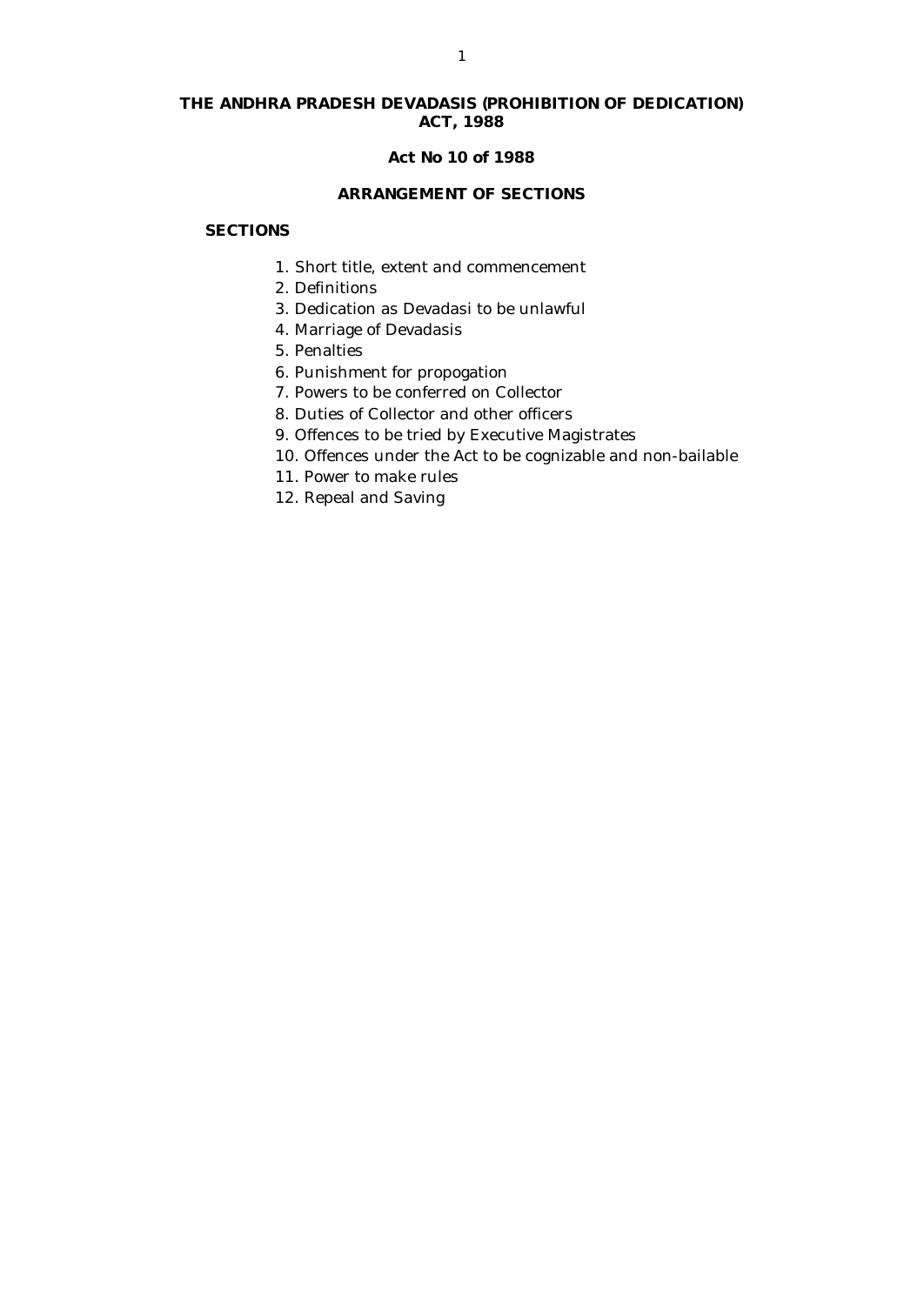#### **THE ANDHRA PRADESH DEVADASIS (PROHIBITION OF DEDICATION) ACT, 1988**

#### **(Act No 10 of 1988)**

(31st March, 1988)

## **AN ACT TO PROHIBIT THE DEDICATION OF WOMEN AS DEVADASI IN THE STATE OF ANDHRA PRADESH.**

whereas the practice of dedicating women as Devadasis to Hindu dieties, Idols, objects of worship, temples and other religious institutions or places of worship exists in certain parts of the State of Andhra Pradesh; and

whereas such practice, however ancient and pure in its origin, leads many of the women so dedicated to degradation and to evils like prostitution; and

whereas it is necessary to put an end to the practice.

Be it enacted by the Legislative Assembly of the State of Andhra Pradesh in the Thirty-Ninth Year of the Republic of India as follows:-

**1. Short title, extent and commencement -** (1) This Act may be called the Andhra Pradesh Devadasis (Prohibition of Dedication) Act, 1988.

(2) It extends to the whole of the State of Andhra Pradesh.

(3) It shall come into force on such date as the Government may, by notification in the Andhra Pradesh Gazette, appoint.

**2. Definitions -** In this Act, unless the context otherwise requires,-

(a) 'dedication' means the performance of any act or ceremony by whatever name called, by which a woman is dedicated to the service of a Hindu diety, Idol, object of worship, temple or other religious institution or place of worship and includes tying "tali with jakini" to a woman or tying a woman by a garland to a Garuda Khambham, dhaarana and deeksha;

(b) "Devadasi" means any woman so dedicated by whatever name called and includes Basavi, Jogini, Parvathi, Mathamma and Thyamma;

(c) "Government" means the State Government;

(d) "notification" means a notification published in the Andhra Pradesh Gazette and the word "notified" shall be construed accordingly;

(e) "Woman" means female of any age.

**3. Dedication as Devadasi to be unlawful -** (1) The dedication of a woman as Devadasi, whether before or after the commencement of this Act and whether she has consented to such dedication or not, is hereby declared unlawful and void; and any woman so dedicated shall not thereby be deemed to have become incapable of entering into a valid marriage.

(2) Any custom or usage, prevailing in any Hindu community such as the Begum, Kalavanthula, Sani, Nagavasulu, Devadasi, Kurmapulu, Basavi, Jogini and Parvathi and the like, that a woman of that community who gives or takes part in any melam (nautch), dancing or music performance in the course of any procession or otherwise is thereby regarded as having adopted a life of prostitution and becomes incapable of entering into a valid marriage, and the performance of any ceremony or act in accordance with any such custom or usage, whether before or after the commencement of this Act and whether the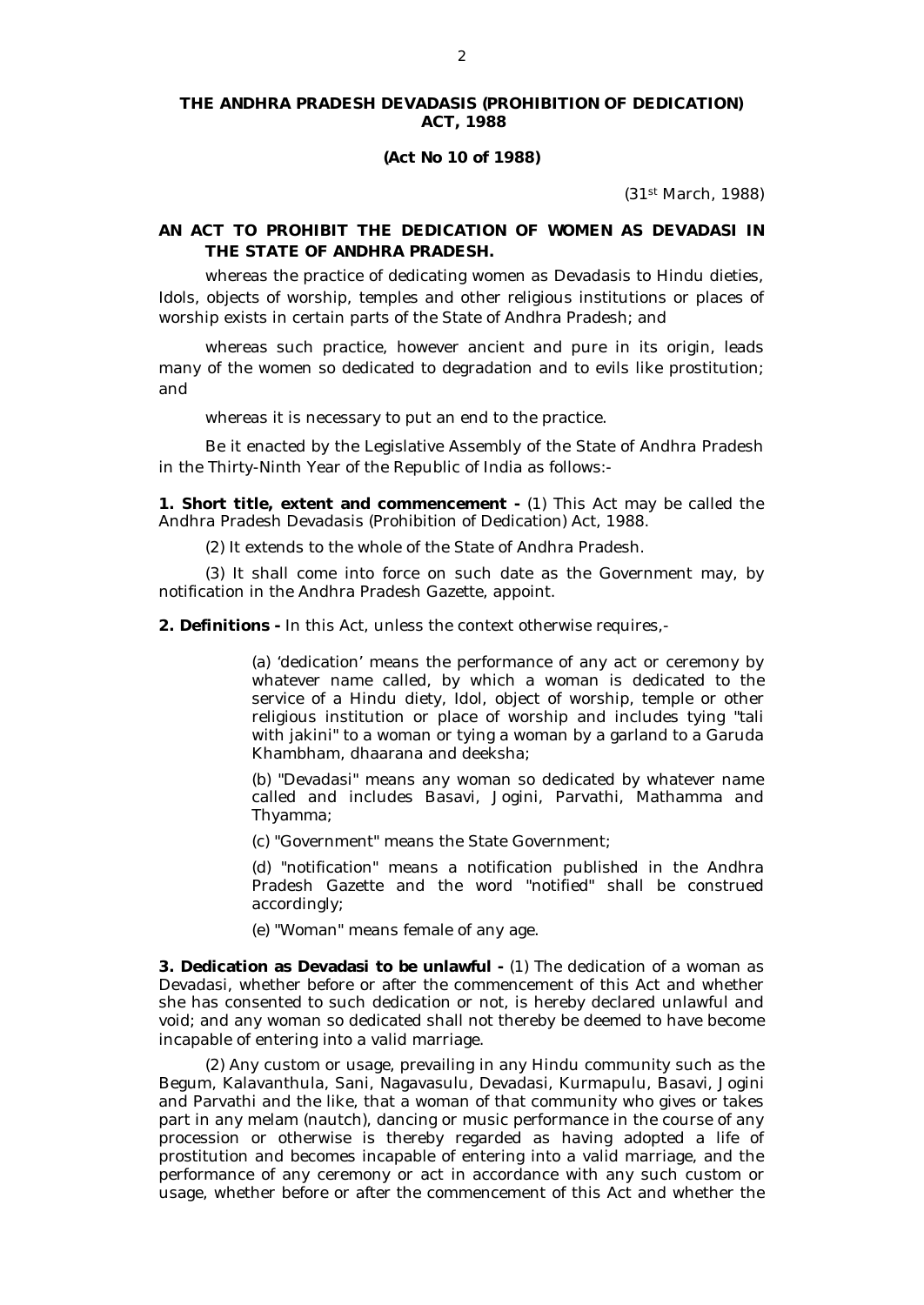woman concerned has consented to such performance or not, are hereby declared unlawful and void.

**4. Marriage of Devadasis -** No marriage contracted by a woman in accordance with any law, custom or usage shall be invalid and no child of such marriage shall be considered as illegitimate by reason only of such woman being a 'Devadasi'.

**5. Penalties -** Any person who performs, promotes, takes part in or abets the performance of any ceremony or act for dedicating a woman as Devadasi or any ceremony or act connected therewith shall on conviction be punishable with imprisonment of either description for a term which may extend to three years but which shall not be less than two years and with fine which may extend to rupees three thousand but which shall not be less than rupees two thousand:

Provided that where the person referred to in this section is a parent or guardian or relative of a woman so dedicated, he shall on conviction be punishable with imprisonment of either description for a term which may extend to five years but which shall not be less than two years and with fine which may extend to rupees five thousand but which shall not be less than rupees three thousand;

Provided further that the woman who is dedicated in such ceremony or act or in respect of whom such ceremony or act is performed shall not be punishable.

**6. Punishment for propogation -** Whoever propogates the practice of dedication of women as Devadasi shall on conviction be punishable with imprisonment of either description for a term which may extend to three years but which shall not be less than one year and with fine which may extend to rupees five thousand but which shall not be less than rupees two thousand.

**7. Powers to be conferred on Collector -** The Government may confer such powers and impose such duties, on the Collector or any other officer of the Revenue Department not below the rank of Mandal Revenue Officer, as may be necessary to ensure that the provisions of this Act, are properly carried out and may specify the local limits within which such powers or duties shall be carried out by such officers.

**8. Duties of Collector and other officers -** It shall be the duty of every Collector and other officers specified under Section 7 to inquire whether after the commencement of this Act, the system of Devadasi is being practiced and if as a result of such enquiry, any such practice is found to exist, he shall forthwith take such action as may be necessary to put an end to such practice.

**9. Offences to be tried by Executive Magistrates -** The Government may confer, on an Executive Magistrate, the powers of a Judicial Magistrate of first class or of the Second Class for the trial of offences under this Act; and on such conferment of powers, the Executive Magistrate, on whom the powers are so conferred, shall be deemed for the purposes of the Code of Criminal Procedure, 1973 to be a Judicial Magistrate of the first class, or of the Second Class, as the case may be.

**10. Offences under the Act to be cognizable and non-bailable -** Every offence under this Act shall be cognizable and non-bailable.

**11. Power to make rules -** (1) The Government may, by notification, make rules for carrying out all or any of the purposes of this Act.

(2) Every rule made under this Act shall immediately after it is made, be laid before the Legislative Assembly of the State if it is in session, and if it is not in session, in the session immediately following for a total period of fourteen days which may be comprised in one session or in two successive